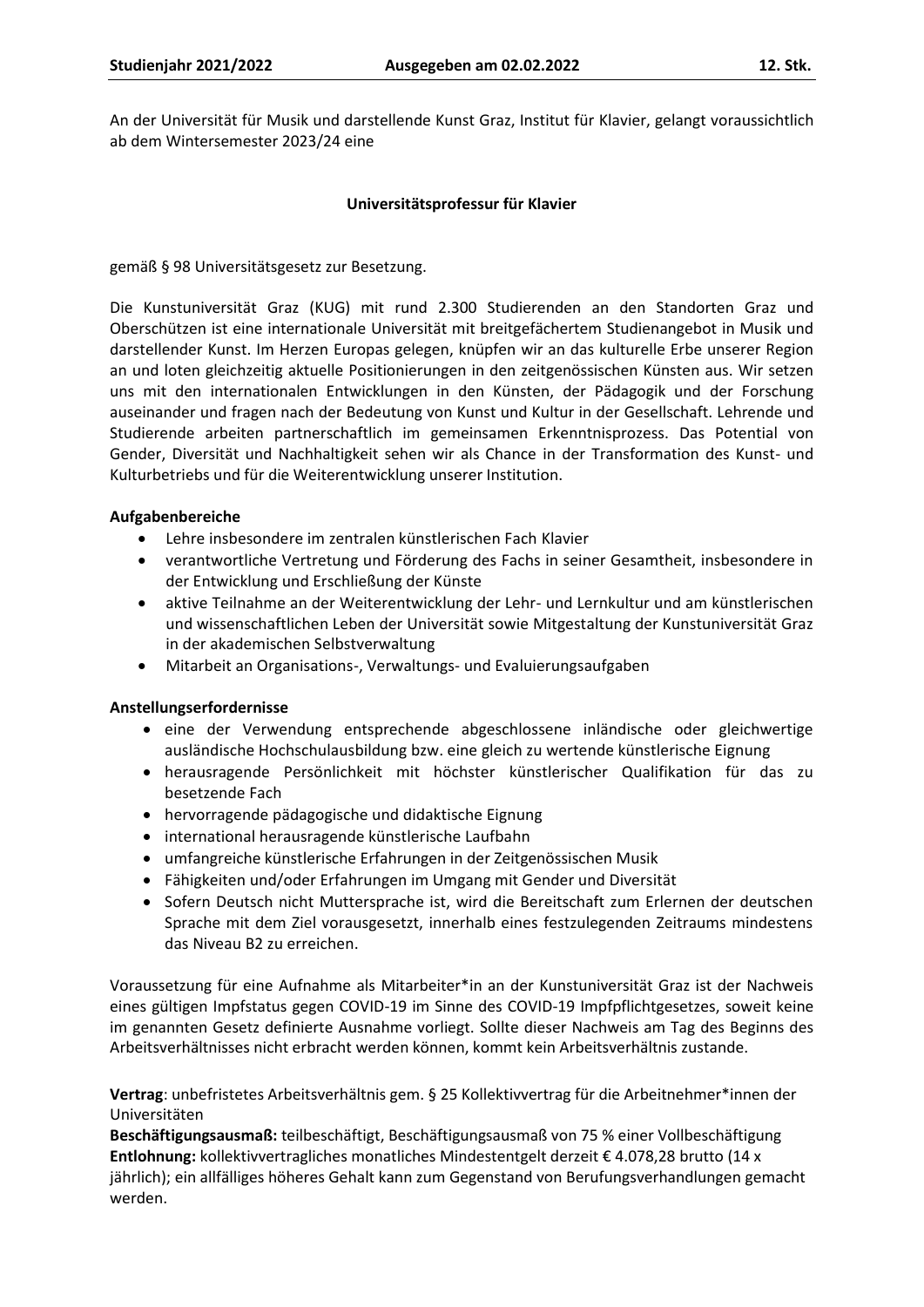Wir freuen uns auf Ihre schriftliche Bewerbung samt Unterlagen zum Nachweis der oben angeführten Anstellungserfordernisse.

#### **Ende der Bewerbungsfrist: 31.03.2022**

# **Bewerbungen sind elektronisch unter der Geschäftszahl 90/21 an [bewerbung-UProf@kug.ac.at](mailto:bewerbung-UProf@kug.ac.at) zu richten.**

Die Universität strebt eine Erhöhung des Frauenanteils beim künstlerischen Personal an und fordert deshalb qualifizierte Frauen ausdrücklich zur Bewerbung auf. Frauen werden bei gleicher Qualifikation vorrangig aufgenommen.

Die Bewerber\*innen haben keinen Anspruch auf Abgeltung der Reise- und Aufenthaltskosten, die durch das Aufnahmeverfahren entstanden sind.

Im Sinne des sozialen Nachhaltigkeitskonzepts der Universität für Musik und darstellende Kunst Graz, das besondere Bedürfnisse in all ihren Aspekten interpretiert, werden Menschen mit solchen Bedürfnissen bei gleicher Qualifikation bevorzugt angestellt.

> Für das Rektorat Georg Schulz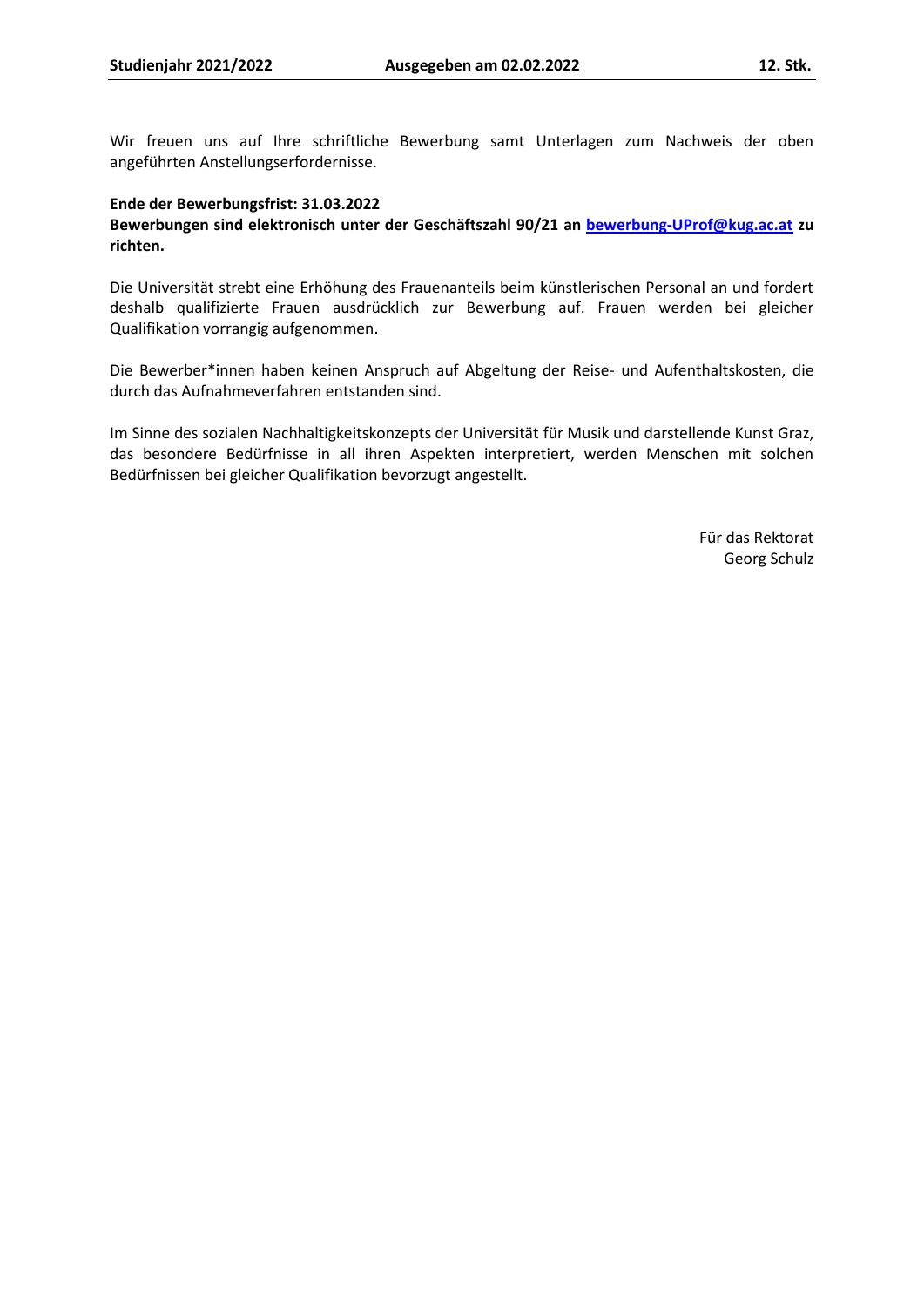The University of Music and Performing Arts Graz, Institute of Piano, is offering a position for a

### **University Professorship for Piano**

presumably beginning with the winter semester 2023/24 and based on § 98 of the Universities Act.

The University of Music and Performing Arts Graz – the KUG -, with around 2,300 students at its Graz and Oberschützen campuses, is an international university offering a wide range of courses in music and the performing arts. Located in the heart of Europe, we build on the cultural heritage of our region and at the same time explore the current different positioning in the contemporary arts. We engage with international developments in the arts, pedagogy and research and enquire the significance of art and culture in society. It is in a cooperative way that teachers and students work in the joint knowledge process. We see the potential of gender, diversity and sustainability as an opportunity in the transformation of the artistic and cultural sector and for the further development of our institution.

#### **Tasks areas**

- teaching particularly in the main artistic subject Piano
- responsible representation and promotion of the field in its entirety, in particular in the artsbased research
- active participation in the further development of the university's teaching environment and its artistic and scholarly life, as well as helping shape the academic autonomy of the University of Music and Performing Arts Graz
- participation in organisational, administrative and evaluation duties

### **Employment Requirements**

- a degree from an Austrian or comparable foreign educational institute that suits the position, or an equivalent artistic aptitude
- outstanding personality with the highest artistic qualification for the position to be filled
- outstanding pedagogical and didactic competency
- internationally outstanding artistic career
- extensive artistic experience in the field of contemporary music
- competence and/or experience in the areas of Gender and Diversity
- If German is not the native language, it is assumed that there is the willingness to learn German with the aim of reaching at least level B2 within a fixed period of time.

A prerequisite for the acceptance as an employee at the University of Music and Performing Arts Graz is the proof of a valid vaccination status against COVID-19 in the sense of the COVID-19 Vaccination Obligation Act, unless an exception as defined in the aforementioned law applies. If this proof cannot be provided on the day of the beginning of the employment relationship, no employment relationship will be established.

**Contract:** indefinite employment contract according to § 25 of the collective agreement for university employees.

**Level of employment:** part-time, employment extent of 75 % of full-employment

**Pay:** Collective agreement minimum monthly salary currently  $\epsilon$  4,078.28 gross (14 x annually); any higher salary can be made the subject of appointment negotiations.

We look forward to receiving your written application together with documents proving the abovementioned employment requirements.